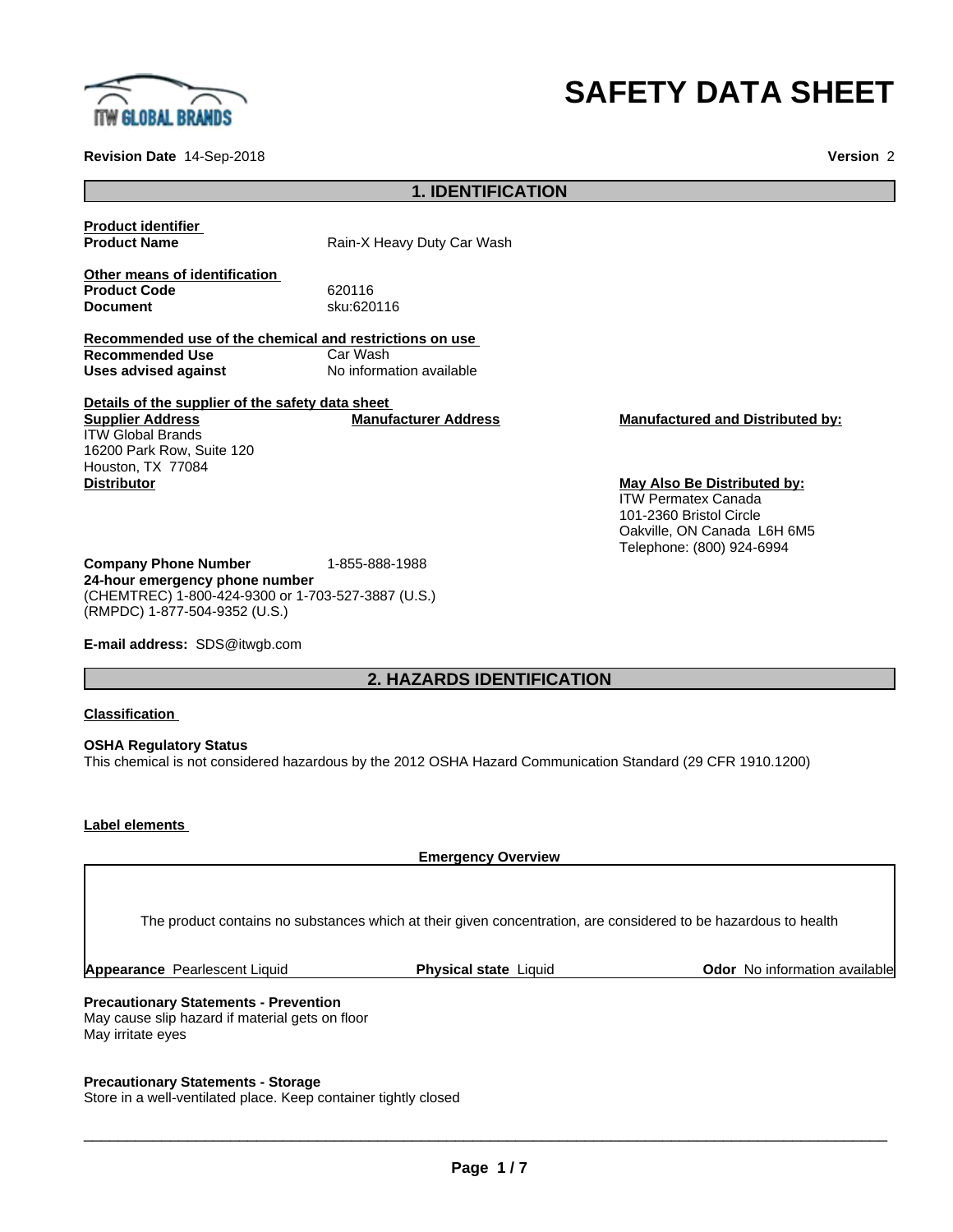# **Precautionary Statements - Disposal**

Dispose of contents/container to an approved waste disposal plant

# **Hazards not otherwise classified (HNOC)**

Not applicable

# **Other Information**

- Not applicable

Unknown acute toxicity 2.4 % of the mixture consists of ingredient(s) of unknown toxicity

 $\overline{\phantom{a}}$  ,  $\overline{\phantom{a}}$  ,  $\overline{\phantom{a}}$  ,  $\overline{\phantom{a}}$  ,  $\overline{\phantom{a}}$  ,  $\overline{\phantom{a}}$  ,  $\overline{\phantom{a}}$  ,  $\overline{\phantom{a}}$  ,  $\overline{\phantom{a}}$  ,  $\overline{\phantom{a}}$  ,  $\overline{\phantom{a}}$  ,  $\overline{\phantom{a}}$  ,  $\overline{\phantom{a}}$  ,  $\overline{\phantom{a}}$  ,  $\overline{\phantom{a}}$  ,  $\overline{\phantom{a}}$ 

# **3. COMPOSITION/INFORMATION ON INGREDIENTS**

# **Substance(s)**

| <b>Chemical Name</b>    | <b>CAS No</b> | Weight-%      |
|-------------------------|---------------|---------------|
| WATER                   | 7732-18-5     | 100<br>$60 -$ |
| Ammonium Lauryl Sulfate | 2235-54-3     |               |
| SODIUM OLEFIN SULFONATE | 68439-57-6    |               |

|                                                             | <b>4. FIRST AID MEASURES</b>                                                                                                                                                                     |
|-------------------------------------------------------------|--------------------------------------------------------------------------------------------------------------------------------------------------------------------------------------------------|
| <b>Description of first aid measures</b>                    |                                                                                                                                                                                                  |
| <b>General advice</b>                                       | Get medical advice/attention if you feel unwell.                                                                                                                                                 |
| Eye contact                                                 | IF IN EYES: Rinse cautiously with water for several minutes. Remove contact lenses, if<br>present and easy to do. Continue rinsing. If eye irritation persists: Get medical<br>advice/attention. |
| <b>Skin contact</b>                                         | IF ON SKIN:. Wash skin with soap and water. If skin irritation persists, call a physician.<br>Take off contaminated clothing and wash before reuse.                                              |
| <b>Inhalation</b>                                           | IF INHALED: Remove victim to fresh air and keep at rest in a position comfortable for<br>breathing. If symptoms persist, call a physician.                                                       |
| Ingestion                                                   | IF SWALLOWED:. Do NOT induce vomiting. Never give anything by mouth to an<br>unconscious person. Call a physician.                                                                               |
| Self-protection of the first aider                          | Ensure that medical personnel are aware of the material(s) involved and take precautions to<br>protect themselves.                                                                               |
| Most important symptoms and effects, both acute and delayed |                                                                                                                                                                                                  |
| <b>Symptoms</b>                                             | See section 2 for more information.                                                                                                                                                              |
|                                                             | Indication of any immediate medical attention and special treatment needed                                                                                                                       |
| Note to physicians                                          | Treat symptomatically.                                                                                                                                                                           |
|                                                             | <b>5. FIRE-FIGHTING MEASURES</b>                                                                                                                                                                 |

# **Suitable extinguishing media**

Carbon dioxide (CO2), Dry chemical, Foam

#### **Unsuitable extinguishing media** None

**Specific hazards arising from the chemical** None in particular.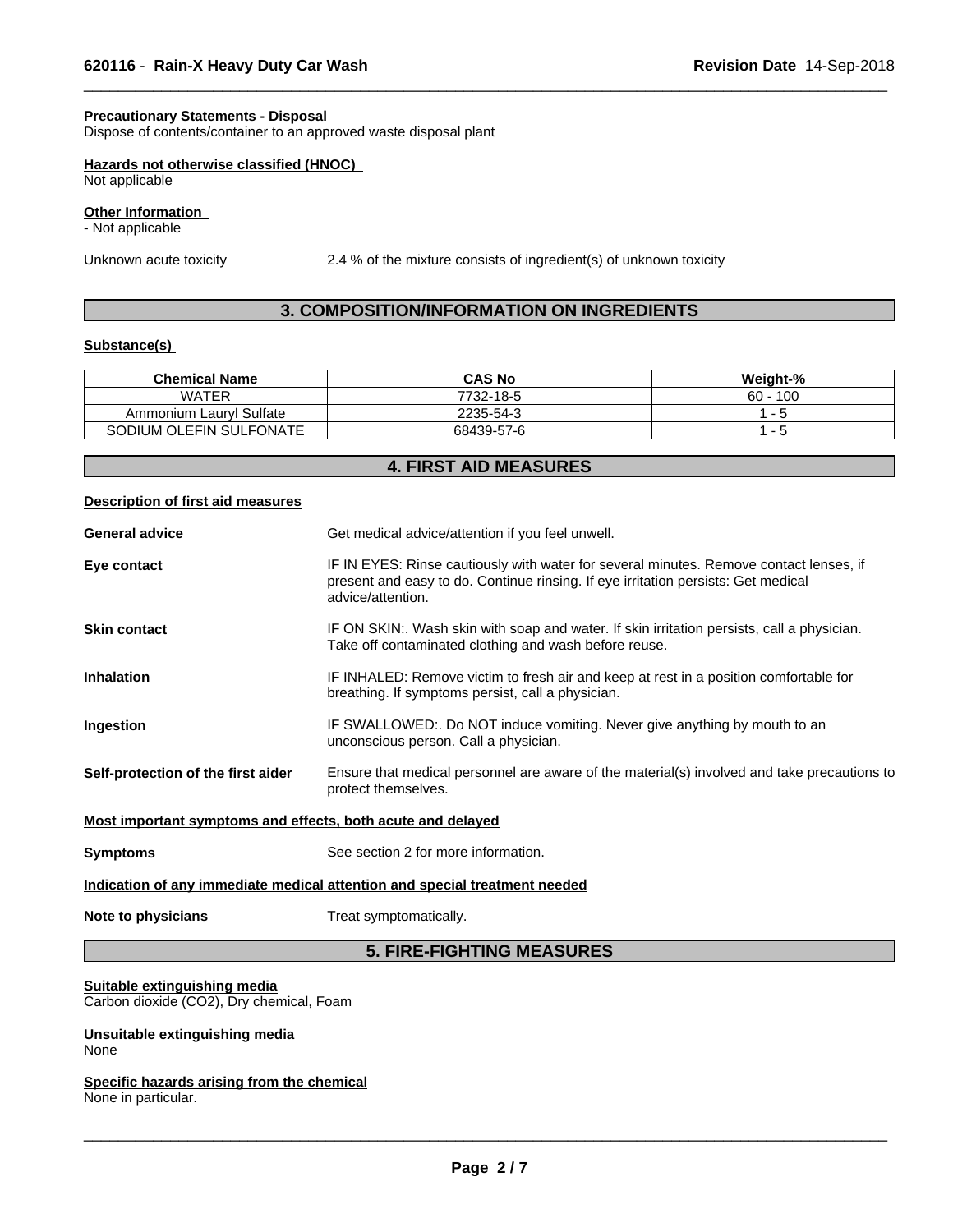## **Explosion data**

| <b>Sensitivity to Mechanical Impact</b> | None. |
|-----------------------------------------|-------|
| <b>Sensitivity to Static Discharge</b>  | None. |

# **Protective equipment and precautions for firefighters**

 $\sim$  11th fire, wearened breath H2OIIN/AH2M breather any self-contained by protective gear.

 $\overline{\phantom{a}}$  ,  $\overline{\phantom{a}}$  ,  $\overline{\phantom{a}}$  ,  $\overline{\phantom{a}}$  ,  $\overline{\phantom{a}}$  ,  $\overline{\phantom{a}}$  ,  $\overline{\phantom{a}}$  ,  $\overline{\phantom{a}}$  ,  $\overline{\phantom{a}}$  ,  $\overline{\phantom{a}}$  ,  $\overline{\phantom{a}}$  ,  $\overline{\phantom{a}}$  ,  $\overline{\phantom{a}}$  ,  $\overline{\phantom{a}}$  ,  $\overline{\phantom{a}}$  ,  $\overline{\phantom{a}}$ 

| protective gear.                                             |                                                                                                                                                                                                                                                                                  |  |
|--------------------------------------------------------------|----------------------------------------------------------------------------------------------------------------------------------------------------------------------------------------------------------------------------------------------------------------------------------|--|
|                                                              | <b>6. ACCIDENTAL RELEASE MEASURES</b>                                                                                                                                                                                                                                            |  |
|                                                              | Personal precautions, protective equipment and emergency procedures                                                                                                                                                                                                              |  |
| <b>Personal precautions</b>                                  | Ensure adequate ventilation, especially in confined areas. Avoid contact with eyes and skin.<br>Use personal protective equipment as required.                                                                                                                                   |  |
| <b>Environmental precautions</b>                             |                                                                                                                                                                                                                                                                                  |  |
| <b>Environmental precautions</b>                             | See section 12 for additional ecological information.                                                                                                                                                                                                                            |  |
| Methods and material for containment and cleaning up         |                                                                                                                                                                                                                                                                                  |  |
| <b>Methods for containment</b>                               | Prevent further leakage or spillage if safe to do so.                                                                                                                                                                                                                            |  |
| Methods for cleaning up                                      | Ensure adequate ventilation. Soak up with inert absorbent material. Sweep up and shovel<br>into suitable containers for disposal.                                                                                                                                                |  |
| <b>Prevention of secondary hazards</b>                       | Clean contaminated objects and areas thoroughly observing environmental regulations.                                                                                                                                                                                             |  |
|                                                              | 7. HANDLING AND STORAGE                                                                                                                                                                                                                                                          |  |
| <b>Precautions for safe handling</b>                         |                                                                                                                                                                                                                                                                                  |  |
| Advice on safe handling                                      | Handle in accordance with good industrial hygiene and safety practice. Avoid breathing<br>vapors or mists. Avoid contact with skin, eyes or clothing. Wash thoroughly after handling.<br>Wash contaminated clothing before reuse. Use personal protective equipment as required. |  |
| Conditions for safe storage, including any incompatibilities |                                                                                                                                                                                                                                                                                  |  |
|                                                              |                                                                                                                                                                                                                                                                                  |  |

**Storage Conditions** Keep containers tightly closed in a dry, cool and well-ventilated place.

## **Incompatible materials** Strong oxidizing agents

# **8. EXPOSURE CONTROLS/PERSONAL PROTECTION**

**Control parameters**

**Exposure Guidelines** .

*NIOSH IDLH Immediately Dangerous to Life or Health*

| <b>Other Information</b>                | Vacated limits revoked by the Court of Appeals decision in AFL-CIO v. OSHA, 965 F.2d 962<br>(11th Cir., 1992). |
|-----------------------------------------|----------------------------------------------------------------------------------------------------------------|
| <b>Appropriate engineering controls</b> |                                                                                                                |

**Engineering Controls** Showers

Eyewash stations Ventilation systems

# **Individual protection measures, such as personal protective equipment**

**Eye/face protection** Wear safety glasses with side shields (or goggles).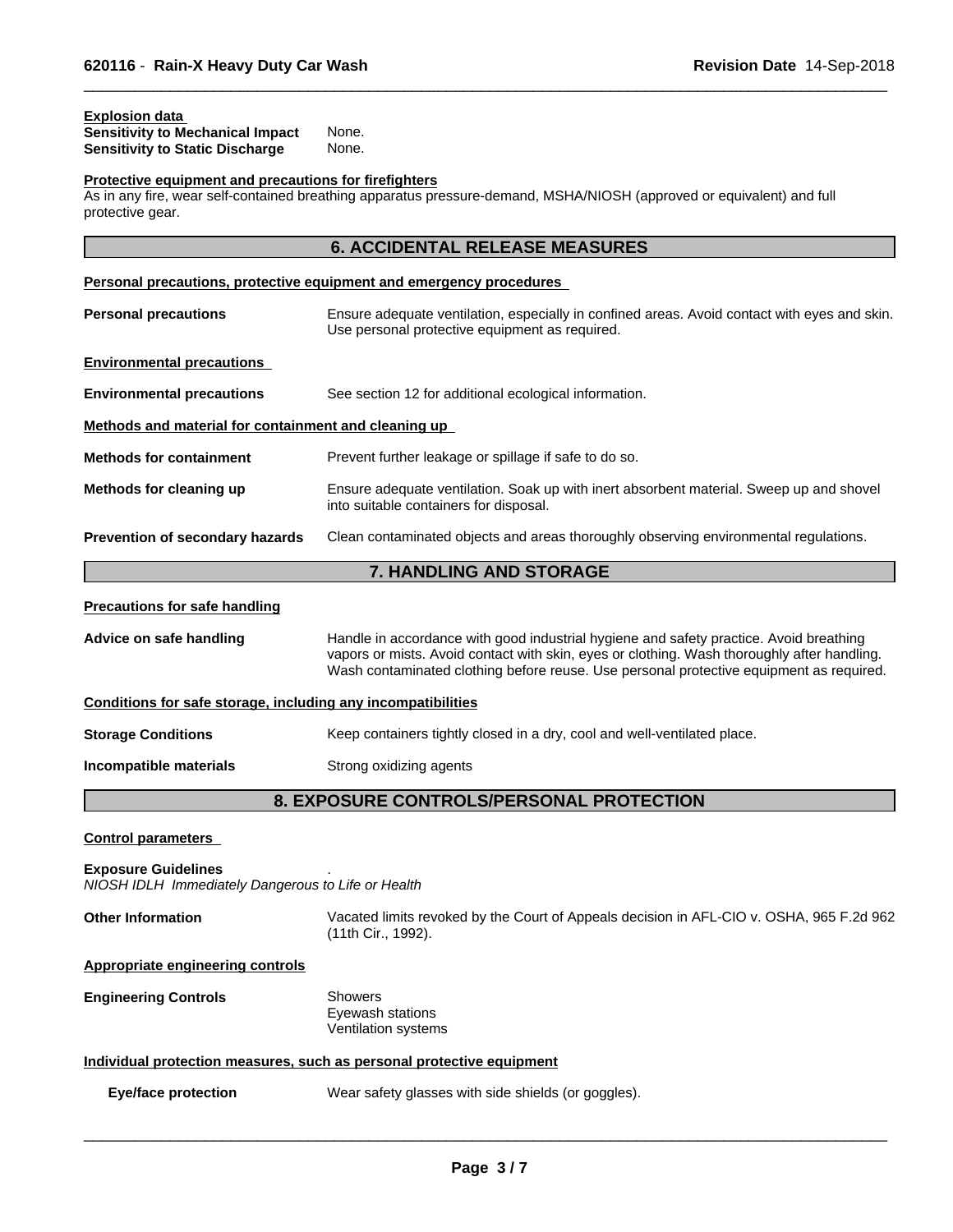**Skin and body protection** Wear protective natural rubber, nitrile rubber, Neoprene™ or PVC gloves. **Respiratory protection** Use NIOSH-approved air-purifying respirator with organic vapor cartridge or canister, as appropriate. **General Hygiene Considerations** Handle in accordance with good industrial hygiene and safety practice. Regular cleaning of equipment, work area and clothing is recommended.

 $\overline{\phantom{a}}$  ,  $\overline{\phantom{a}}$  ,  $\overline{\phantom{a}}$  ,  $\overline{\phantom{a}}$  ,  $\overline{\phantom{a}}$  ,  $\overline{\phantom{a}}$  ,  $\overline{\phantom{a}}$  ,  $\overline{\phantom{a}}$  ,  $\overline{\phantom{a}}$  ,  $\overline{\phantom{a}}$  ,  $\overline{\phantom{a}}$  ,  $\overline{\phantom{a}}$  ,  $\overline{\phantom{a}}$  ,  $\overline{\phantom{a}}$  ,  $\overline{\phantom{a}}$  ,  $\overline{\phantom{a}}$ 

# **9. PHYSICAL AND CHEMICAL PROPERTIES**

#### **Information on basic physical and chemical properties**

**Physical state** Liquid **Color** Pearl White

**Appearance Pearlescent Liquid**<br> **Odor No** information ava **No information available Odor threshold** No information available

# **Explosive properties**<br> **Oxidizing properties**<br>
No information available **Other Information Property Remarks • Method Property Remarks • Method pH** 6.0 **Melting point / freezing point** No information available<br> **Boiling point / boiling range** 212 °F **Boiling point / boiling range Flash point** No information available **Evaporation rate** No information available **Flammability (solid, gas)** No information available **Flammability Limit in Air Upper flammability limit:** No information available **Lower flammability limit:** No information available **Vapor pressure** No information available<br> **Vapor density**<br>
No information available **Relative density**<br>Water solubility **Solubility in other solvents** No information available **Partition coefficient**<br> **Autoignition temperature**<br>
No information available<br>
No information available **Autoignition temperature No information available**<br> **Decomposition temperature No information available Decomposition temperature** No information available<br>**Kinematic viscosity** No information available **Kinematic viscosity Dynamic viscosity** No information available

**VOC Content (%)** 0.0174<br>Density No info

**Oxidizing properties** No information available **No information available**<br>1.04 @ 15.6°C **No information available** 

**Softening point**<br> **Molecular weight**<br> **Molecular weight**<br> **Molecular weight**<br> **Molecular weight No information available Density Density Density No information available Bulk density No information available No information available** 

**10. STABILITY AND REACTIVITY**

#### **Reactivity**

Stable under normal conditions

# **Chemical stability**

Stable under recommended storage conditions

#### **Possibility of Hazardous Reactions**

None under normal processing.

#### **Conditions to avoid**

Excessive heat.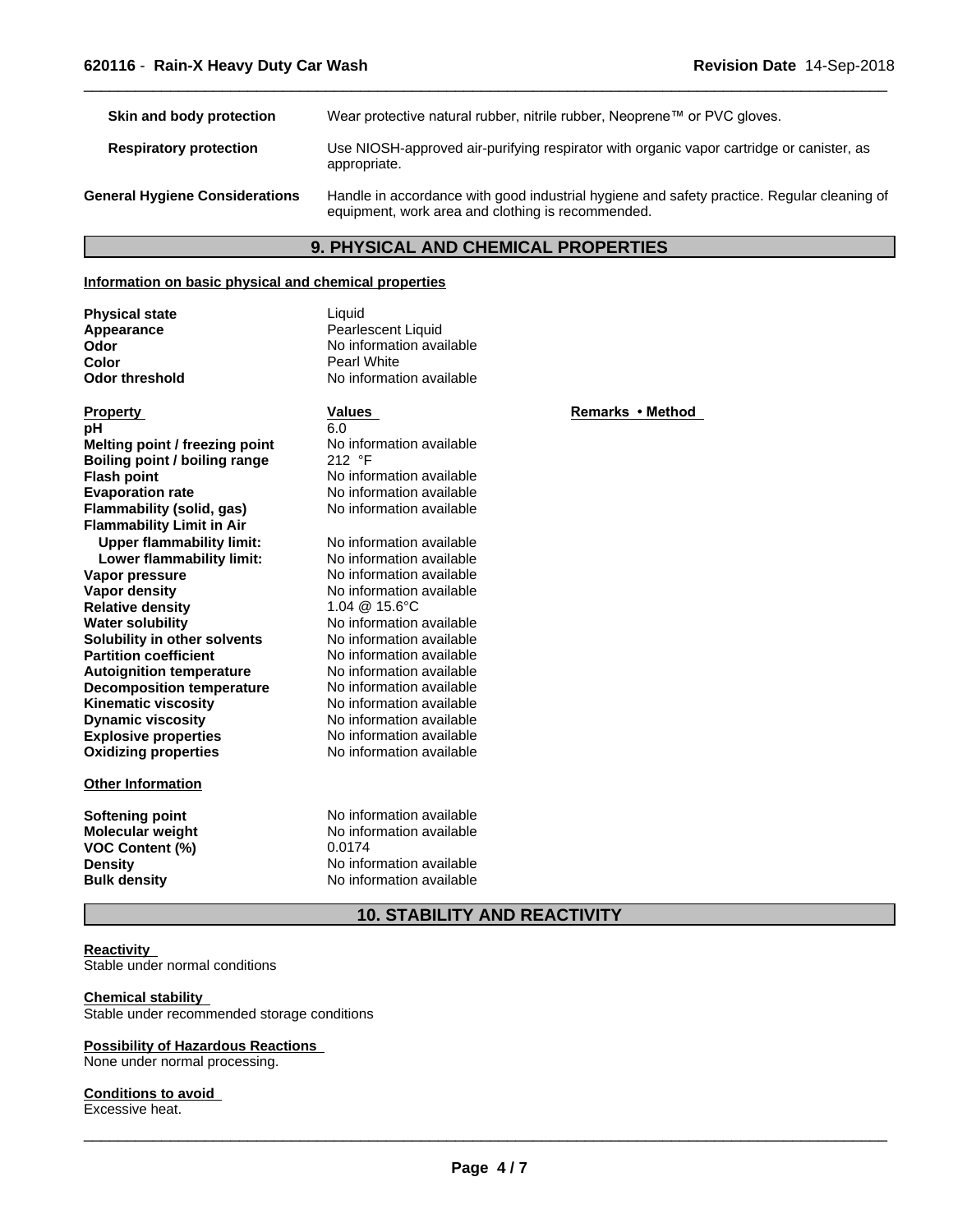# **Incompatible materials**

Strong oxidizing agents

#### **Hazardous Decomposition Products**

Carbon oxides

# **11. TOXICOLOGICAL INFORMATION**

 $\overline{\phantom{a}}$  ,  $\overline{\phantom{a}}$  ,  $\overline{\phantom{a}}$  ,  $\overline{\phantom{a}}$  ,  $\overline{\phantom{a}}$  ,  $\overline{\phantom{a}}$  ,  $\overline{\phantom{a}}$  ,  $\overline{\phantom{a}}$  ,  $\overline{\phantom{a}}$  ,  $\overline{\phantom{a}}$  ,  $\overline{\phantom{a}}$  ,  $\overline{\phantom{a}}$  ,  $\overline{\phantom{a}}$  ,  $\overline{\phantom{a}}$  ,  $\overline{\phantom{a}}$  ,  $\overline{\phantom{a}}$ 

#### **Information on likely routes of exposure**

| .                   |                                                     |                                                                                    |  |  |
|---------------------|-----------------------------------------------------|------------------------------------------------------------------------------------|--|--|
| Ingestion           | Ingestion may cause irritation to mucous membranes. |                                                                                    |  |  |
| <b>Skin contact</b> | May cause skin irritation and/or dermatitis.        |                                                                                    |  |  |
| Eye contact         |                                                     | Contact with eyes may cause irritation. May cause redness and tearing of the eyes. |  |  |
| <b>Inhalation</b>   | May cause irritation of respiratory tract.          |                                                                                    |  |  |

| <b>Chemical Name</b>                  | Oral LD50            | Dermal LD50           | <b>Inhalation LC50</b> |  |
|---------------------------------------|----------------------|-----------------------|------------------------|--|
| <b>WATER</b>                          | $> 90$ mL/kg (Rat)   |                       |                        |  |
| 17732-18-5                            |                      |                       |                        |  |
| Ammonium Lauryl Sulfate<br>2235-54-3  | $= 4700$ mg/kg (Rat) |                       |                        |  |
| SODIUM OLEFIN SULFONATE<br>68439-57-6 | $= 2310$ mg/kg (Rat) | = 6300 mg/kg (Rabbit) |                        |  |

# **Information on toxicological effects**

**Symptoms** No information available.

## **Delayed and immediate effects as well as chronic effects from short and long-term exposure**

| No information available. |
|---------------------------|
| No information available. |
| No information available. |
|                           |

#### **The following values are calculated based on chapter 3.1 of the GHS document** .

**ATEmix (oral)** 37474 mg/kg **ATEmix (dermal)**167298 mg/kg

# **12. ECOLOGICAL INFORMATION**

#### **Ecotoxicity**

6.2674 % of the mixture consists of component(s) of unknown hazards to the aquatic environment

# **Persistence and degradability**

No information available.

**Bioaccumulation**

No information available.

#### **Mobility**

No information available.

# **Other adverse effects**

No information available

# **13. DISPOSAL CONSIDERATIONS**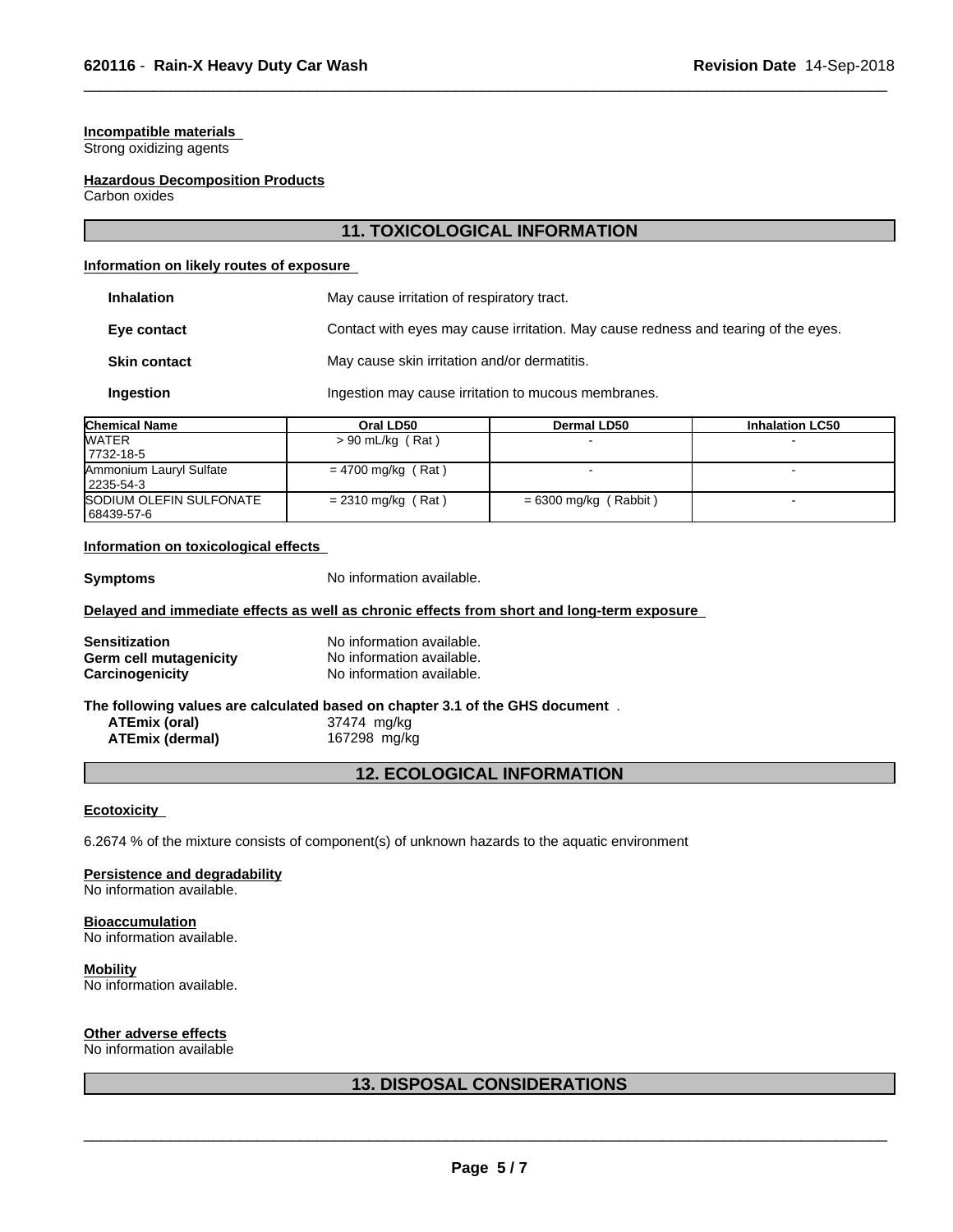#### **Waste treatment methods**

| Disposal of wastes            | Disposal should be in accordance with applicable regional, national and local laws and<br>regulations. |
|-------------------------------|--------------------------------------------------------------------------------------------------------|
| <b>Contaminated packaging</b> | Do not reuse container.                                                                                |
| <b>US EPA Waste Number</b>    | Not applicable                                                                                         |

 $\overline{\phantom{a}}$  ,  $\overline{\phantom{a}}$  ,  $\overline{\phantom{a}}$  ,  $\overline{\phantom{a}}$  ,  $\overline{\phantom{a}}$  ,  $\overline{\phantom{a}}$  ,  $\overline{\phantom{a}}$  ,  $\overline{\phantom{a}}$  ,  $\overline{\phantom{a}}$  ,  $\overline{\phantom{a}}$  ,  $\overline{\phantom{a}}$  ,  $\overline{\phantom{a}}$  ,  $\overline{\phantom{a}}$  ,  $\overline{\phantom{a}}$  ,  $\overline{\phantom{a}}$  ,  $\overline{\phantom{a}}$ 

This product contains one or more substances that are listed with the State of California as a hazardous waste.

# **14. TRANSPORT INFORMATION**

| DOT<br>Proper shipping name:         | Not regulated |
|--------------------------------------|---------------|
| <b>IATA</b><br>Proper shipping name: | Not regulated |
| <b>IMDG</b><br>Proper shipping name: | Not regulated |

| <b>15. REGULATORY INFORMATION</b> |                 |  |
|-----------------------------------|-----------------|--|
| <b>International Inventories</b>  |                 |  |
| <b>TSCA</b>                       | Complies        |  |
| <b>DSL/NDSL</b>                   | Complies        |  |
| <b>EINECS/ELINCS</b>              | Complies        |  |
| <b>ENCS</b>                       | Does not comply |  |
| <b>IECSC</b>                      | Complies        |  |
| <b>KECL</b>                       | Does not comply |  |
| <b>PICCS</b>                      | Complies        |  |
| <b>AICS</b>                       | Complies        |  |

#### **Legend:**

**TSCA** - United States Toxic Substances Control Act Section 8(b) Inventory **DSL/NDSL** - Canadian Domestic Substances List/Non-Domestic Substances List **EINECS/ELINCS** - European Inventory of Existing Chemical Substances/European List of Notified Chemical Substances **ENCS** - Japan Existing and New Chemical Substances **IECSC** - China Inventory of Existing Chemical Substances **KECL** - Korean Existing and Evaluated Chemical Substances **PICCS** - Philippines Inventory of Chemicals and Chemical Substances

**AICS** - Australian Inventory of Chemical Substances

## **US Federal Regulations**

#### **SARA 313**

Section 313 of Title III of the Superfund Amendments and Reauthorization Act of 1986 (SARA). This product does not contain any chemicals which are subject to the reporting requirements of the Act and Title 40 of the Code of Federal Regulations, Part 372

# **SARA 311/312 Hazard Categories**

| Acute health hazard               | Nο  |
|-----------------------------------|-----|
| <b>Chronic Health Hazard</b>      | No. |
| Fire hazard                       | Nο  |
| Sudden release of pressure hazard | N٥  |
| <b>Reactive Hazard</b>            | N٥  |

#### **CWA (Clean WaterAct)**

This product contains the following substances which are regulated pollutants pursuant to the Clean Water Act (40 CFR 122.21